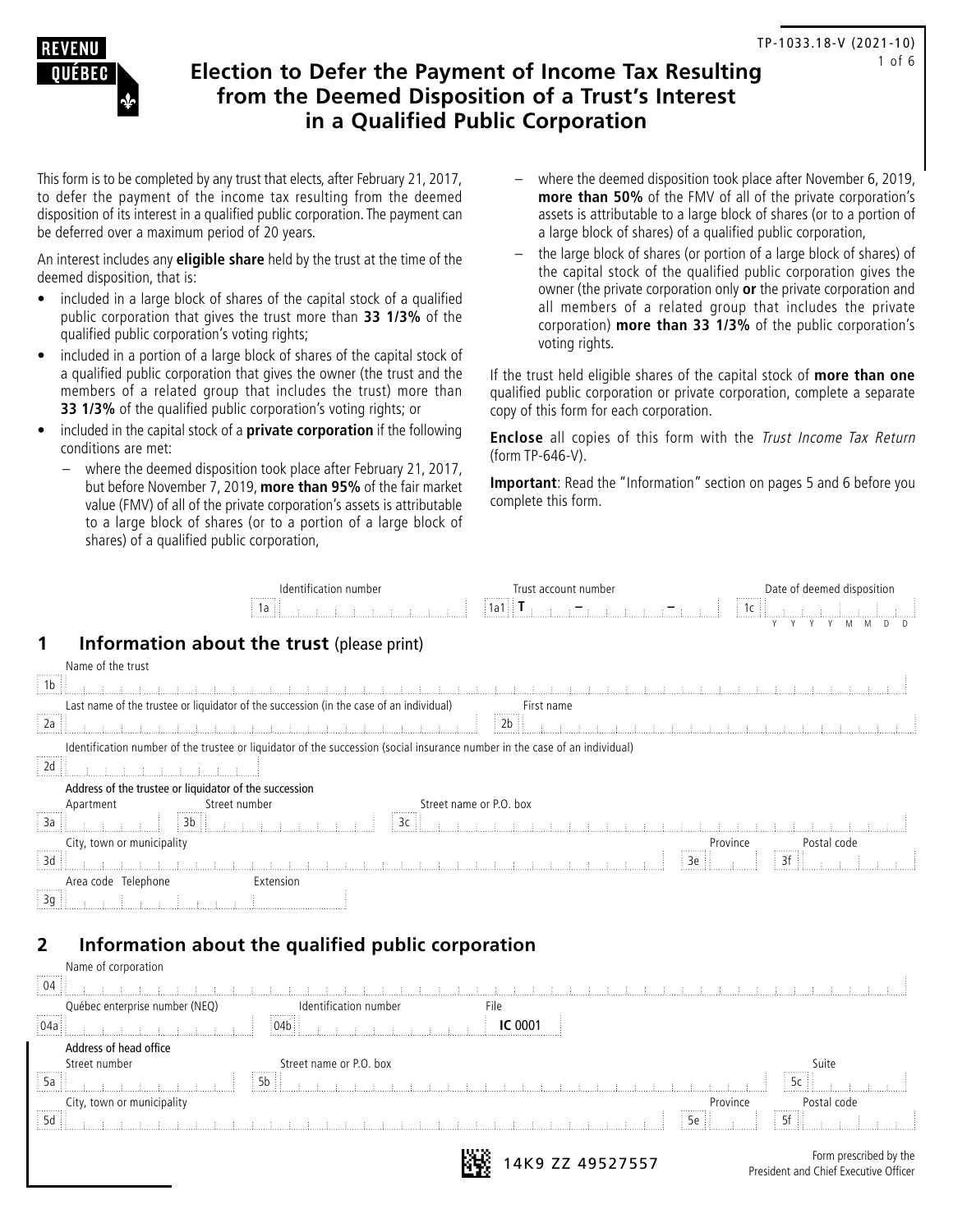## **3 Information about the eligible shares of the capital stock of the qualified public corporation held by the trust**

Complete the section(s) applicable to the trust's situation.

### **3.1 Information about the eligible shares (by class)**

| Number of shares with voting rights | Percentage of voting rights in the qualified public<br>corporation held by the trust |
|-------------------------------------|--------------------------------------------------------------------------------------|
|                                     |                                                                                      |
|                                     |                                                                                      |
|                                     |                                                                                      |
|                                     |                                                                                      |
|                                     |                                                                                      |
|                                     |                                                                                      |

TP-1033.18-V (2021-10)

2 of 6

If the percentage entered on line 10.6 is **greater than 33 1/3%**, go directly to Part 5. Otherwise, go to section 3.2.

# **3.2 Information about each member of the related group of which the trust was a member**

| Member's name (last name and first name<br>in the case of an individual) | Identification number | Relationship with the trust | Percentage of voting rights<br>in the qualified public corporati |
|--------------------------------------------------------------------------|-----------------------|-----------------------------|------------------------------------------------------------------|
|                                                                          |                       |                             |                                                                  |
|                                                                          |                       |                             |                                                                  |
|                                                                          |                       |                             |                                                                  |
|                                                                          |                       |                             |                                                                  |
|                                                                          |                       |                             |                                                                  |
|                                                                          |                       |                             |                                                                  |
|                                                                          |                       | $\cdots$<br>.               |                                                                  |

**Percentage of voting rights** in the qualified public corporation held by all members of the related group (total of the percentages entered on line 20.6 of all copies of form TP-1033.18-V completed for the year of the deemed disposition **and** the percentage entered on line 10.6) ................................................................................................................................... <sup>30</sup> . **%**

If the percentage on line 30 is **less than or equal to 33 1/3%**, you **cannot** defer the payment of income tax resulting from the deemed disposition of eligible shares of the capital stock of the qualified public corporation held by the trust.

# **4 Information about eligible shares of the capital stock of a private corporation held by the trust**

Complete sections 4.1 through 4.3 and, if applicable, section 4.4.

### **4.1 Information about the private corporation**

| 40                                           | private corporation<br>Name         |                                                                                    |   |
|----------------------------------------------|-------------------------------------|------------------------------------------------------------------------------------|---|
| .<br><br>$\frac{1}{2}$ 41 $\frac{1}{2}$<br>. | : enterprise number (NEQ)<br>Juebec | umber<br>,,,,,,,,,<br>$\sim$<br>$\cdots$<br>$\cdots$<br>44 Z<br>$\cdots$<br>.<br>. | . |

Percentage of the FMV of all of the private corporation's assets that is attributable to a large block of shares (or a portion of a large block of shares) of the capital stock of a qualified public corporation ..................................................................... <sup>43</sup> . %

If the percentage on line 43 is **less than or equal to 95%** (if the deemed disposition took place before November 7, 2019) or 50% (if the deemed disposition took place after November 6, 2019), **you cannot defer the payment** of income tax resulting from the deemed disposition of eligible shares of the capital stock of the private corporation held by the trust.

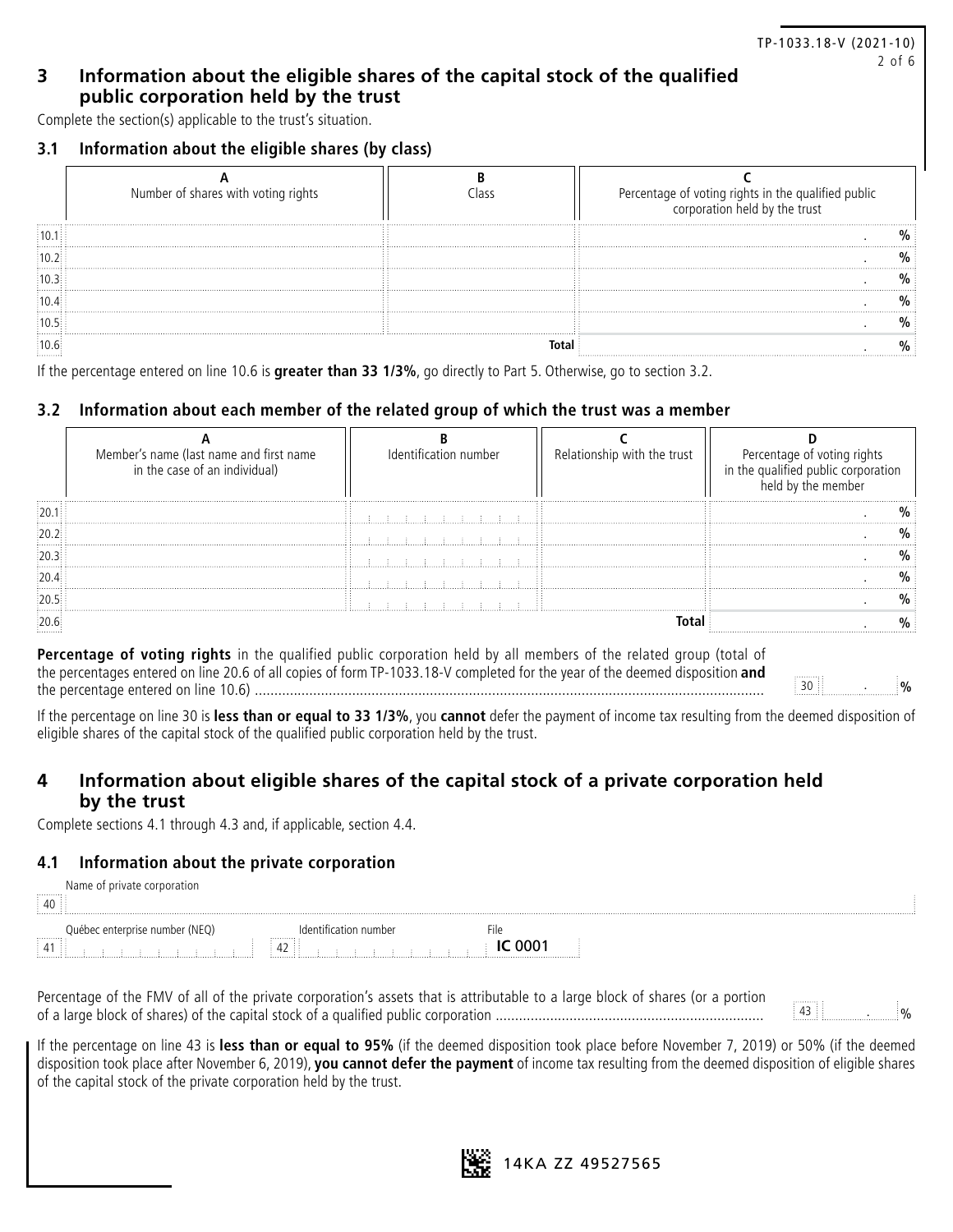# **4.2 Information about the eligible shares of the capital stock of the private corporation held by the trust (by class)**

|                                                | Number of shares with or without voting rights | Class |
|------------------------------------------------|------------------------------------------------|-------|
| 45.1                                           |                                                |       |
| $\begin{array}{c} 1 & 1 \\ 45 & 2 \end{array}$ |                                                |       |
| 45.3                                           |                                                |       |
| 45.4                                           |                                                |       |
| .<br>:45.5 : .                                 |                                                |       |

# **4.3 Information about shares of the capital stock of the qualified public corporation held by the private corporation (by class)**

| Number of shares with voting rights | Percentage of voting rights in the qualified public cor<br>held by the private corporation |
|-------------------------------------|--------------------------------------------------------------------------------------------|
|                                     |                                                                                            |
|                                     |                                                                                            |
|                                     |                                                                                            |
|                                     |                                                                                            |
|                                     |                                                                                            |
|                                     |                                                                                            |

If the percentage on line 46.6 is **greater than 33 1/3%**, go directly to Part 5. Otherwise, go to section 4.4.

### **4.4 Information about each member of the related group of which the private corporation is a member**

| Name of member (last name and first name in the<br>case of an individual) | Relationship with the trust | Percentage of voting right<br>in the qualified public corpora |
|---------------------------------------------------------------------------|-----------------------------|---------------------------------------------------------------|
|                                                                           |                             |                                                               |
|                                                                           |                             |                                                               |
|                                                                           |                             |                                                               |
|                                                                           |                             |                                                               |
|                                                                           |                             |                                                               |
|                                                                           |                             |                                                               |

**Percentage of voting rights** in the qualified public corporation held by all members of the related group (total of the percentages on line 47.6 of all copies of form TP-1033.18-V completed for the year of the deemed disposition **and** the percentage on line 46.6) ..................................................................................................................................................... <sup>50</sup> . **%**

If the percentage on line 50 is **less than or equal to 33 1/3%**, you **cannot** defer the payment of income tax resulting from the deemed disposition of the eligible shares of the capital stock of the private corporation held by the trust.

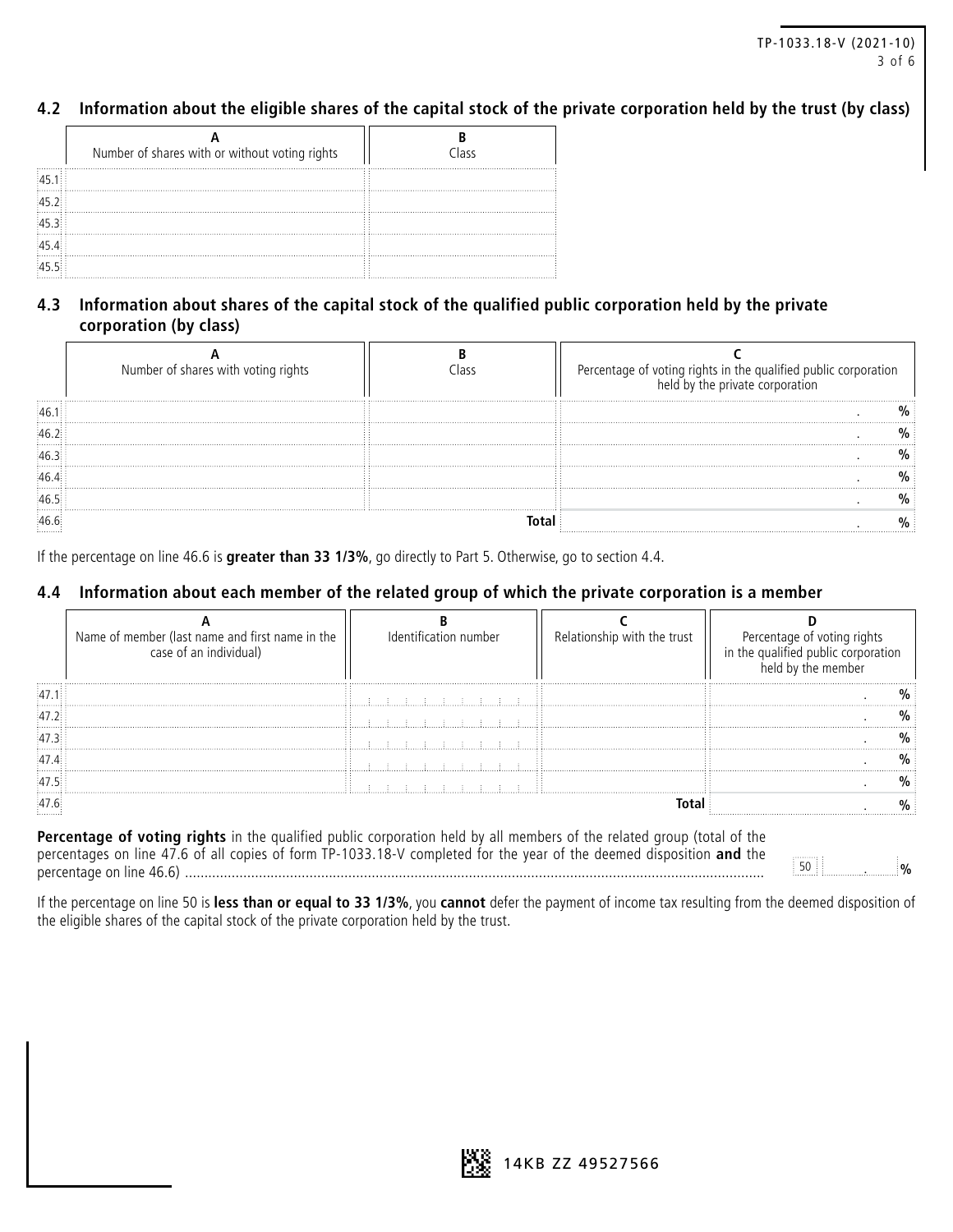# **5 Income tax payable by the trust that can be deferred 11 of 6 11 of 6 10 <b>1** a 6 **6**

Complete the sections applicable to the trust's situation.

# TP-1033.18-V (2021-10)

# **5.1 Income tax resulting from the deemed disposition of eligible shares of the capital stock of a qualified public corporation**

If the trust held eligible shares of the capital stock of **more than one** qualified public corporation:

- complete lines 60 through 69 on a separate copy of this form for each qualified public corporation;
- carry the total of the amounts on line 69 of all copies of the completed form to line 90 of **only one** copy of the form; and
- complete Part 6 on each copy of the form.

| Amount of capital gain resulting from the deemed disposition of eligible shares of a qualified public corporation<br>(amount from line 12.1 of form TP-653-V, Deemed Sale Applicable to Certain Trusts) | 60 H   |
|---------------------------------------------------------------------------------------------------------------------------------------------------------------------------------------------------------|--------|
| Income tax payable for the taxation year in question (amount from line 135 of the trust's income tax return)                                                                                            | $61$ : |
| Taxable income calculated without taking into account the deemed disposition of eligible shares<br>of a qualified public corporation<br>62 ::                                                           |        |
| Income tax the trust would have had to pay if the taxable income had corresponded to line 62                                                                                                            |        |
| Subtract line 63 from line 61. Carry the result to line 90.                                                                                                                                             |        |
| Income tax resulting from the deemed disposition of eligible shares<br>of the capital stock of a qualified public corporation $=$ 69                                                                    |        |

# **5.2 Income tax resulting from the deemed disposition of eligible shares of the capital stock of a private corporation**

If the trust held eligible shares of the capital stock of **more than one** private corporation:

- complete lines 70 through 79 on a separate copy of the form for each private corporation;
- carry the total of the amounts on line 81 of all copies of the completed form to line 90 of **only one** copy of the form; and
- complete Part 6 on each copy of the form.

| Amount of the capital gain resulting from the deemed disposition of eligible shares of a private corporation<br>(line 12.2 of form $TP-653-V$ )                                                             |               |  |
|-------------------------------------------------------------------------------------------------------------------------------------------------------------------------------------------------------------|---------------|--|
| Income tax payable for the taxation year in question (amount from line 135 of the trust's income tax return)                                                                                                |               |  |
| Taxable income without taking into account the deemed disposition of eligible shares<br>of a private corporation                                                                                            |               |  |
| Income tax the trust would have had to pay if the taxable income had corresponded to line 72                                                                                                                |               |  |
| Subtract line 73 from line 71.                                                                                                                                                                              |               |  |
| Income tax resulting from the deemed disposition<br>of eligible shares of the capital stock of a private corporation $=$ 79                                                                                 |               |  |
| Enter the percentage from line 43 if it is equal to or less than 95%. Otherwise, enter 100%.                                                                                                                | $\times$ : 80 |  |
| Multiply line 79 by line 80. Carry the result to line 90.                                                                                                                                                   |               |  |
| Portion of income tax resulting from the deemed disposition<br>of eligible shares of the capital stock of a private corporation $=$ 81                                                                      |               |  |
| Enter the amount from line 69 or 81, or the total of the amounts on lines 69 and 81.                                                                                                                        |               |  |
| If you completed more than one copy of this form for the year of the deemed disposition, enter on only one copy the total of the<br>amounts entered on lines 69 and 81 of all copies of the completed form. |               |  |
| Income tax payable by the trust that can be deferred $=$ 90                                                                                                                                                 |               |  |

# **6 Election and signature**

Under section 1033.18 of the Taxation Act, the trust elects to defer, over a period of 20 years maximum, payment of the income tax resulting from the deemed disposition of its interest in a qualified public corporation. As the trustee or the trustee's representative, I certify that the information provided on this form is accurate and complete.

Name of trustee or its representative Signature Signature Signature Signature Date

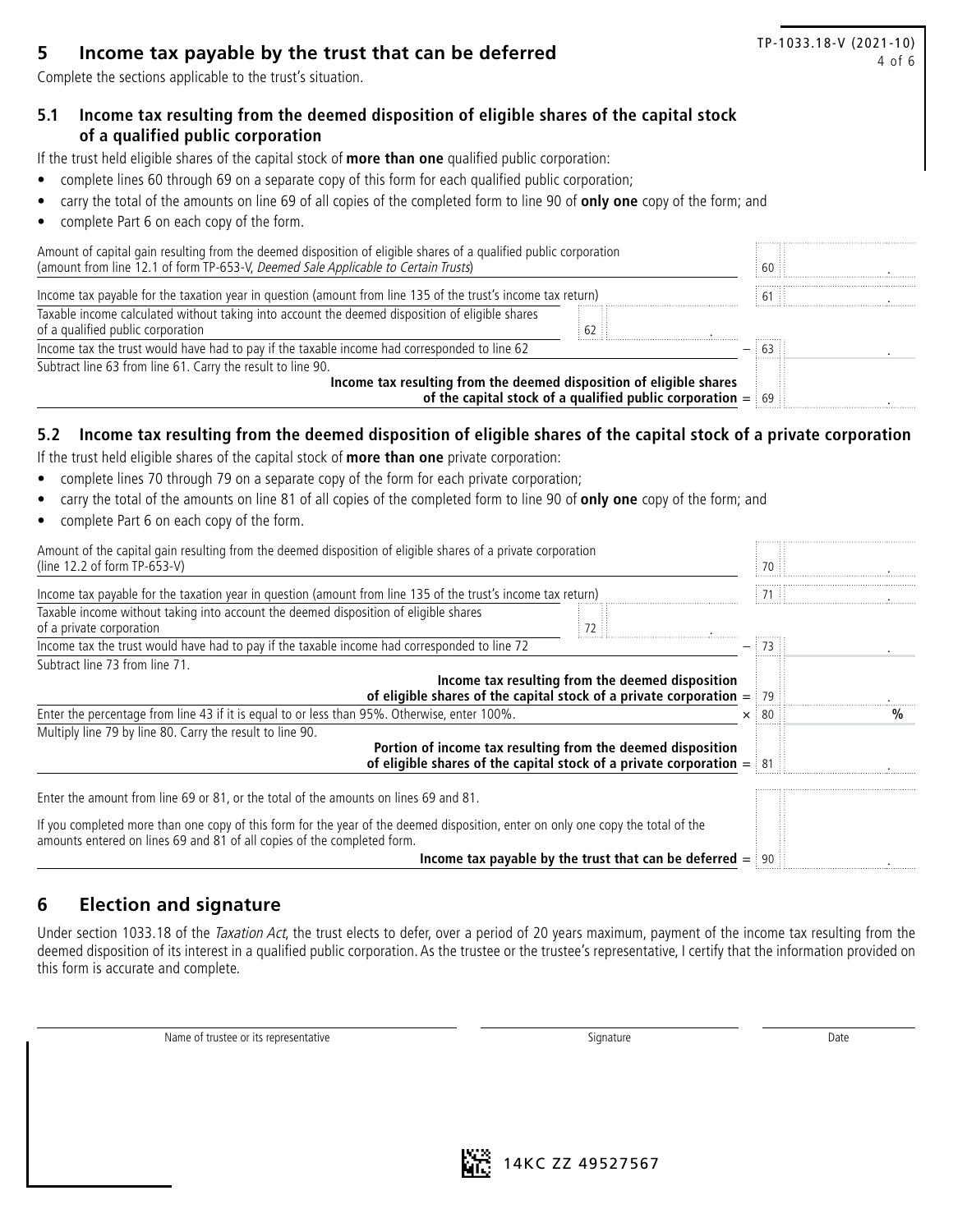# **Information**

**Since February 22, 2017,** a trust can elect to defer the payment of income tax payable resulting from the deemed disposition of its interest in a qualified public corporation. The trust must calculate the amount of income tax to be deferred and provide adequate security no later than the deadline for paying its income tax for the taxation year in which the deemed disposition took place.

This measure applies to shares that are eligible shares at the time of the deemed disposition.

The **deemed disposition** of property of certain trusts occurs on a date specified by the *Taxation Act* (in general, on the day of the 21st anniversary of the creation of the trust or on the date of death of the spouse for whom the trust was created, and afterwards on that same day every 21 years).

An **eligible share** is a share of the capital stock of a qualified public corporation (or, under certain conditions, of the capital stock of a **private corporation**) held by the trust.

A trust can defer the payment of **all** the income tax resulting from the deemed disposition of eligible shares of the capital stock of:

- a qualified public corporation;
- a private corporation, where **more than 95%** of the FMV of the assets is attributable to, as applicable:
	- a **large block of shares** of the capital stock of a qualified public corporation,
	- a **portion of a large block of shares** of the capital stock of a qualified public corporation.

However, special rules apply in the case of a deemed disposition of all eligible shares of a given class of the capital stock of a **private corporation** that takes place after November 6, 2019. Only the portion of income tax resulting from the deemed disposition that corresponds to the percentage of the FMV of the corporation's assets that is attributable to a large block of shares (or a portion of a large block of shares) of the capital stock of a qualified public corporation, where that percentage is **more than 50% but no more than 95%**, can be the subject of a payment deferral.

Since the portion of income tax that can be subject to payment deferral is determined at the time of the deemed disposition, the increase or decrease, during the twenty-year period, of the percentage will have no effect on the portion of income tax for which payment has been deferred, as long as the shares deemed to have been disposed of remain eligible shares.

### **Security**

The tax relief in respect of an eligible share in a particular class can be claimed for a trust if security we deem satisfactory is provided **no later than** the deadline for paying the trust's income tax for the taxation year in which the deemed disposition took place. The security **cannot be less than 120%** of the amount of income tax resulting from the deemed disposition of the eligible shares covered by an election.

If we accept the security, no interest or penalty applies to the amount of income tax for which payment is deferred and deemed paid by the trust for the entire period during which the security is valid.

#### **Income tax payable**

In certain situations, such as when the security is no longer adequate or a share is no longer eligible, a portion or all of the income tax for which payment was deferred may become payable.

### **Inadequate security**

If the security provided is no longer satisfactory (that is, it no longer corresponds to 120% of the income tax resulting from the deemed disposition of eligible shares covered by the election), a portion of the income tax, proportional to the decrease in the value of the security, will become payable. For example, security equivalent to 108% of the amount of income tax resulting from the deemed disposition of eligible shares would result in an amount payable corresponding to 10% of the income tax.

### **Cessation of share eligibility**

Income tax resulting from the deemed disposition of an eligible share becomes payable on the due date for the payment of the income tax of the trust for the taxation year in which the share ceases, for a full month, to be an eligible share.

Note that a share may cease to be an eligible share for the trust for reasons completely beyond the trust's control (for example, another member of the related group of shareholders of which the trust is a member disposes of its own shares, or the corporation ceases to be a qualified public corporation).

### **Twentieth anniversary of the deemed disposition of an eligible share**

The income tax resulting from the deemed disposition of an eligible share of a qualified public corporation is payable on the twentieth anniversary of the deemed disposition of the share or upon its actual disposition. The distribution of an eligible share by a trust or succession is a deemed disposition.

However, if a succession or trust distributes an eligible share to a beneficiary, the debt that is the income tax resulting from the deemed disposition of the eligible share could be the beneficiary's if the share remains an eligible share immediately after its distribution.

# **Definitions**

The terms below are defined within the context of this form.

#### **Eligible share**

An eligible share is:

- a share forming part of a large block of shares or of a portion of a large block of shares of the capital stock of a **qualified public corporation**; or
- a share of the capital stock of a **private corporation** of which:
	- **more than 95%** of the FMV of the assets is attributable to a large block of shares or a portion of a large block of shares of the capital stock of a qualified public corporation, where the deemed disposition of the share occurred after February 21, 2017, but before November 7, 2019, or
	- more than 50% of the FMV of the assets is attributable to a large block of shares or a portion of a large block of shares of the capital stock of a qualified public corporation, where the deemed disposition of the share occurred after November 6, 2019.



14KD ZZ 49527568